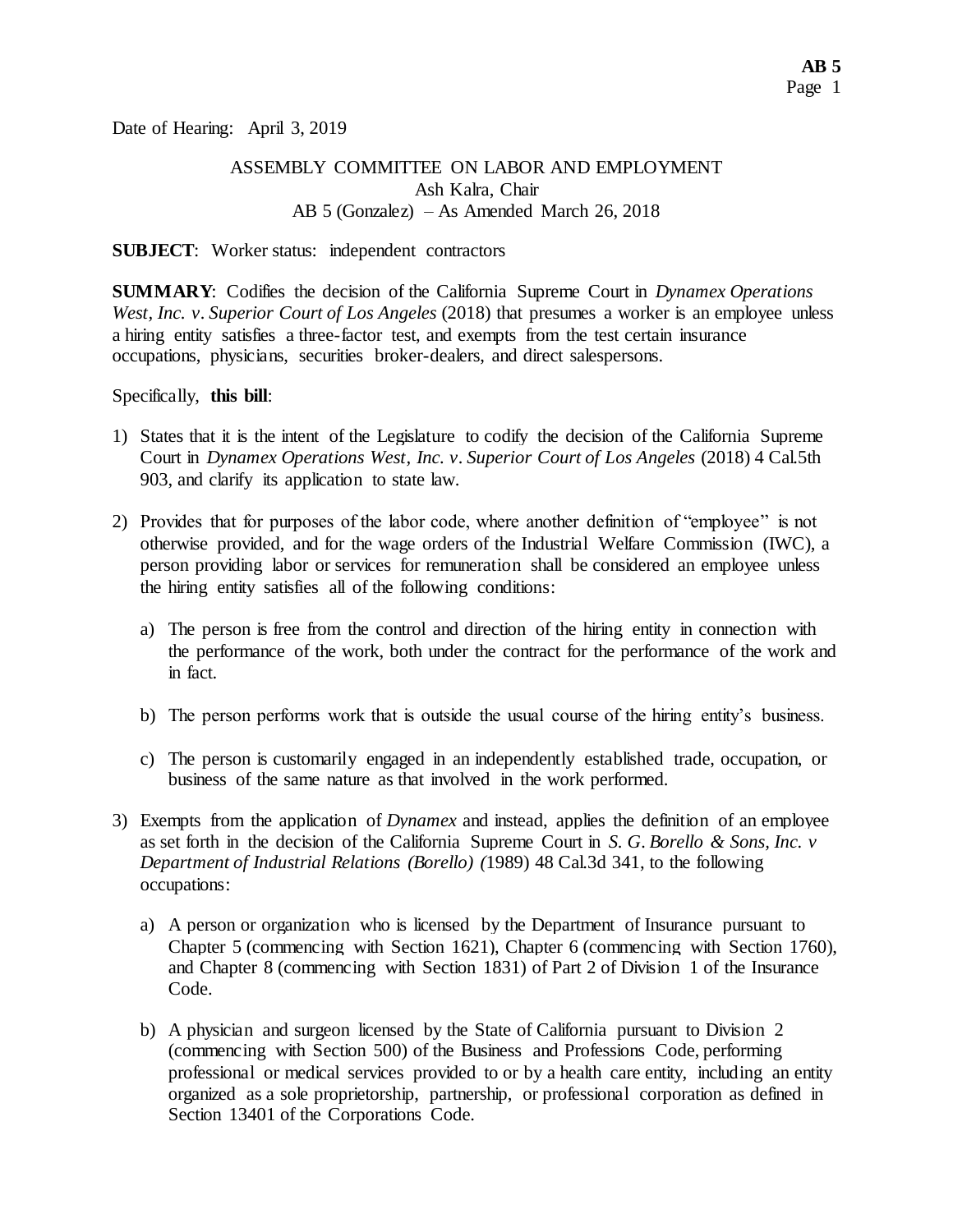- c) A securities broker-dealer or investment adviser or their agents and representatives that are registered with the Securities and Exchange Commission or the Financial Industry Regulatory Authority or licensed by the State of California under Chapter 2 (commencing with Section 25210) or Chapter 3 (commencing with Section 25230) of Division 1 of Part 3 of Title 4 of the Corporations Code.
- d) A direct sales salesperson as described in Section 650 of the Unemployment Insurance Code, so long as the conditions for exclusion from employment under that section are met.
- 4) States that the above provisions are declaratory of existing law.

# **EXISTING LAW**:

- 1) Creates a presumption that a worker who performs services for a hirer is an employee for purposes of claims for wages and benefits arising under wage orders issued by the IWC, as established in the case of *Dynamex Operations West, Inc. v. Superior Court of Los Angeles*  (2018) 4 Cal.5th 903.
- 2) Requires a 3-part test, commonly known as the "ABC" test, to establish that a worker is an independent contractor for the above purposes.
- 3) Establishes the Division of Labor Standards Enforcement (also known as the Labor Commissioner) within the Department of Industrial Relations, to among other things, enforce the wage orders of the IWC.

## **FISCAL EFFECT**: Unknown

**COMMENTS**: The *Dynamex* decision was issued almost a year ago but debate over worker misclassification under our wage and hour laws continues to garner much attention. Worker misclassification is not a new concept. In fact, a 2000 study commissioned by the U.S. Department of Labor found that nationally between 10% and 30% of audited employers misclassified workers.<sup>1</sup> As our workplaces and the nature of the employee-employer relationship evolves, new opportunities for misclassification have emerged. In 2017, California's Employment Development Department Tax Audit Program conducted 7,937 audits and investigations, resulting in assessments totaling \$249,981,712, and identified nearly *half a million* unreported employees.<sup>2</sup> Recent research also supports the prevalence of misclassification and finds some of the highest misclassification rates in the economy's growth industries, including home care, janitorial, trucking, construction, hospitality, security, and the app-based "on demand" sector.<sup>3</sup>

l

<sup>&</sup>lt;sup>1</sup> See the National Employment Law Project's (NELP) Fact Sheet "Independent Contractor Misclassification Imposes Huge Costs on Workers and Federal and State Treasuries," [https://www.nelp.org/publication/independent-contractor-misclassification-imposes-huge-costs-on](https://www.nelp.org/publication/independent-contractor-misclassification-imposes-huge-costs-on-workers-and-federal-and-state-treasuries-update-2017/)[workers-and-federal-and-state-treasuries-update-2017/.](https://www.nelp.org/publication/independent-contractor-misclassification-imposes-huge-costs-on-workers-and-federal-and-state-treasuries-update-2017/)

 $2^{2}$  Employment Development Department 2018 Annual Report on Fraud Deterrence and Detection Activities, [https://edd.ca.gov/About\\_EDD/pdf/Fraud\\_Deterrence\\_and\\_Detection\\_Activities\\_2018.pdf.](https://edd.ca.gov/About_EDD/pdf/Fraud_Deterrence_and_Detection_Activities_2018.pdf)

<sup>&</sup>lt;sup>3</sup> See NELP's Fact Sheet in footnote 1.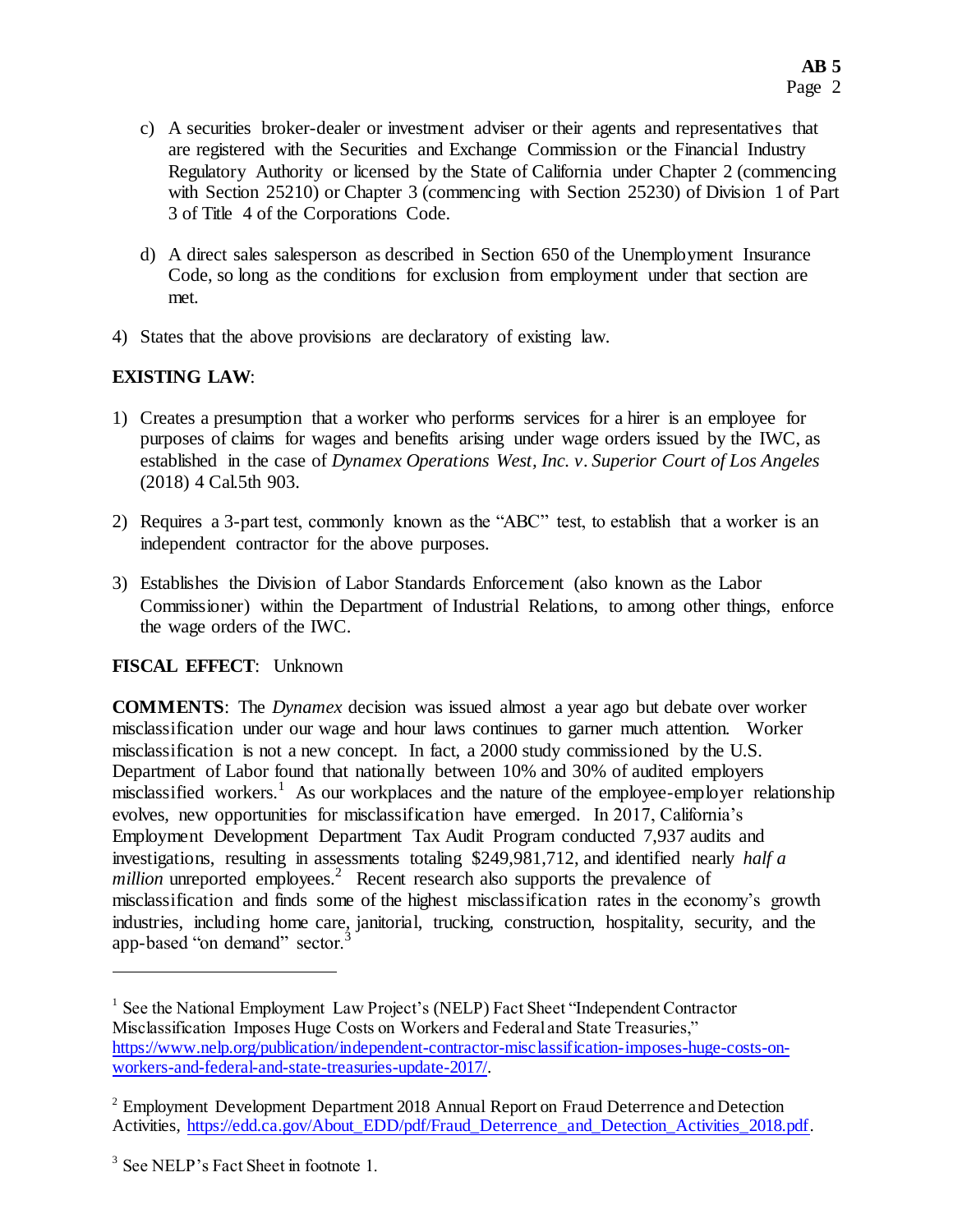California is not the first state to adopt the ABC test for determining employee status under its labor laws. New Jersey, Massachusetts, and Connecticut also use the ABC test to establish employment status for wage and hour laws. In fact, Massachusetts adopted the ABC test in 1990. Nearly 30 states use the test to determine employment status for purposes of unemployment insurance eligibility.

The *Dynamex* court adopted the ABC test after looking at the evolution of the employeeemployer relationship historically and more specifically, the genesis of wage and hour law as a tool to remedy abuses arising from that relationship. According to the *Dynamex* court, a broad interpretation of employee status for purposes of California's wage orders "finds its justification in the fundamental purposes and necessity of the minimum wage and maximum hour legislation in which the standard has traditionally been embodied. Wage and hour statutes and wage orders were adopted in recognition of the fact that individual workers generally possess less bargaining power than a hiring business and that workers' fundamental need to earn income for their families' survival may lead them to accept work for substandard wages or working conditions. The basic objective of wage and hour legislation and wage orders is to ensure that such workers are provided at least the minimal wages and working conditions that are necessary to enable them to obtain a subsistence standard of living and to protect the workers' health and welfare.<sup>44</sup>

The court also addressed why the *Borello* test for employee status, arising from a workers' compensation case involving farmworkers hired to harvest cucumbers under a written "sharefarmer" agreement, was inadequate for purposes of defining an employee under the wage orders. The test set forth in *Borello* involves the principal factor of "whether the person to whom services is rendered has the right to control the manner and means of accomplishing the result desired" and also includes the following nine additional factors: "(1) right to discharge at will, without cause; (2) whether the one performing the services is engaged in a distinct occupation or business; (3) the kind of occupation, with reference to whether in the locality the work is usually done under the direction of the principal or by a specialist without supervision; (4) the skill required in the particular occupation; (5) whether the principal or the worker supplies the instrumentalities, tools, and the place of work for the person doing the work; (6) the length of time for which the services are to be performed; (7) method of payment, whether by the time or by the job; (8) whether or not the work is part of the regular business of the principal; and (9) whether or not the parties believe they are creating the relationship of employer-employee.<sup>"5</sup>

The *Dynamex* court rejected the *Borello* test on the grounds that it is a multifactor, all circumstances standard with factors that can be given different weight depending on the case. The court expressed concerns that the multifactor test was not appropriate for wage and hour laws whose purpose is to protect workers and recognize their inherently dependent status in the employee-employer relationship.

 $\overline{a}$ 

<sup>&</sup>lt;sup>4</sup> Dynamex Operations West, Inc. v. Superior Court of Los Angeles (2018) 4 Cal.5th 952.

<sup>5</sup> *S. G. Borello & Sons, Inc. v Department of Industrial Relations (*1989) 48 Cal.3d 341.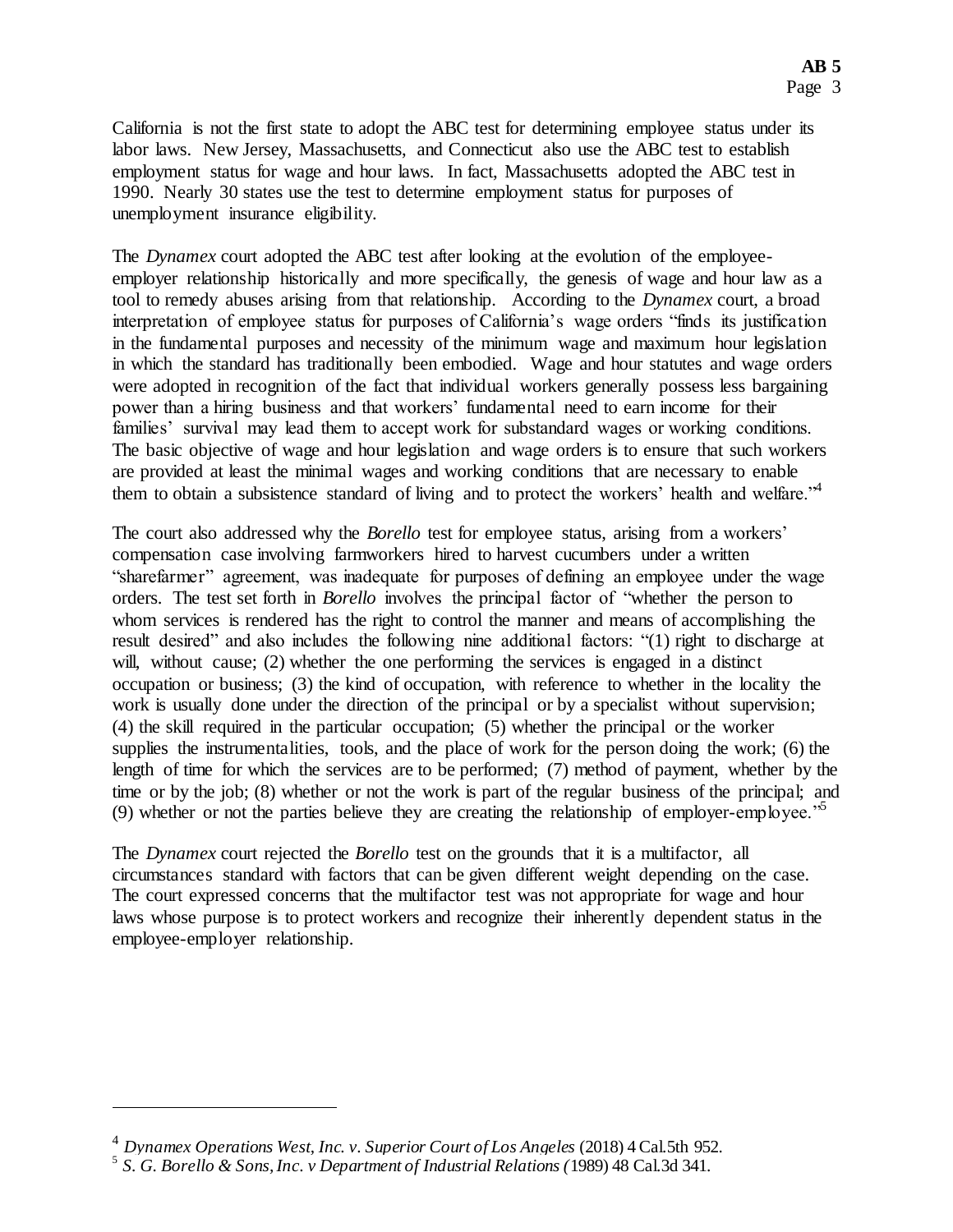#### Background on the *Dynamex* case

The State Supreme Court ruled in *Dynamex* that certain package delivery drivers were misclassified as independent contractors rather than employees under a California wage order specific to the transportation industry. In explaining the basis for its decision, the court focused on the relationship between *Dynamex*, a same-day courier and delivery service company, and its drivers who worked "on-demand."

In finding that the on-demand drivers were employees, the court carefully reviewed and analyzed their working conditions. The court determined that the drivers were free to set their own schedule but had to tell *Dynamex* which days they intended to work. The drivers were required to obtain and pay for a cell phone so as to maintain contact with *Dynamex*. They generally made deliveries using their own vehicles but were also expected to wear *Dynamex* shirts and badges, and in some cases, attach a *Dynamex* decal to their vehicles. Drivers were mostly free to choose the sequence of their deliveries but were required to complete all assigned deliveries on the day of assignment.

#### Wage Orders of the IWC

The IWC, now inoperable, was established in 1913 to regulate wages, hours and working conditions in California. The commission has issued 17 wage orders over the years covering various industries in order to establish minimum wage and other protections for employees. These wage orders are enforced by the Labor Commissioner (LC). In *Dynamex*, the drivers argued that they were employees covered by Wage Order No. 9, pertaining to the transportation industry.

The IWC wage orders generally exempt three main categories of employees: administrative, executive, or professional. These exemptions largely mirror those that are carved out in the federal Fair Labor Standards Act.<sup>6</sup> Employees working in these capacities are exempt from provisions such as minimum wage, overtime, meal and rest periods, and reporting time pay. An administrative employee is characterized as someone who customarily and regularly exercises discretion and independent judgment. An executive employee is characterized as someone who customarily and regularly directs the work of two or more other employees and has the authority to hire or fire employees. A professional employee is characterized as someone who is licensed or certified by the State of California and is primarily engaged in the practice of a recognized profession.

## **Committee Comments**

l

The bill, in its present form, codifies and applies the ABC test to provisions of the labor code, as specified, and to the IWC's wage orders. In the future, the author may wish to extend the application of the ABC test to provisions of the unemployment insurance code that cover critical employee benefits such as unemployment insurance and family leave programs.

<sup>6</sup> See 29 CFR Part 541, "Defining and Delimiting the Exemptions for Executive, Administrative, Professional, Computer and Outside Sales Employees." This provision is commonly known as the "white collar" exemption.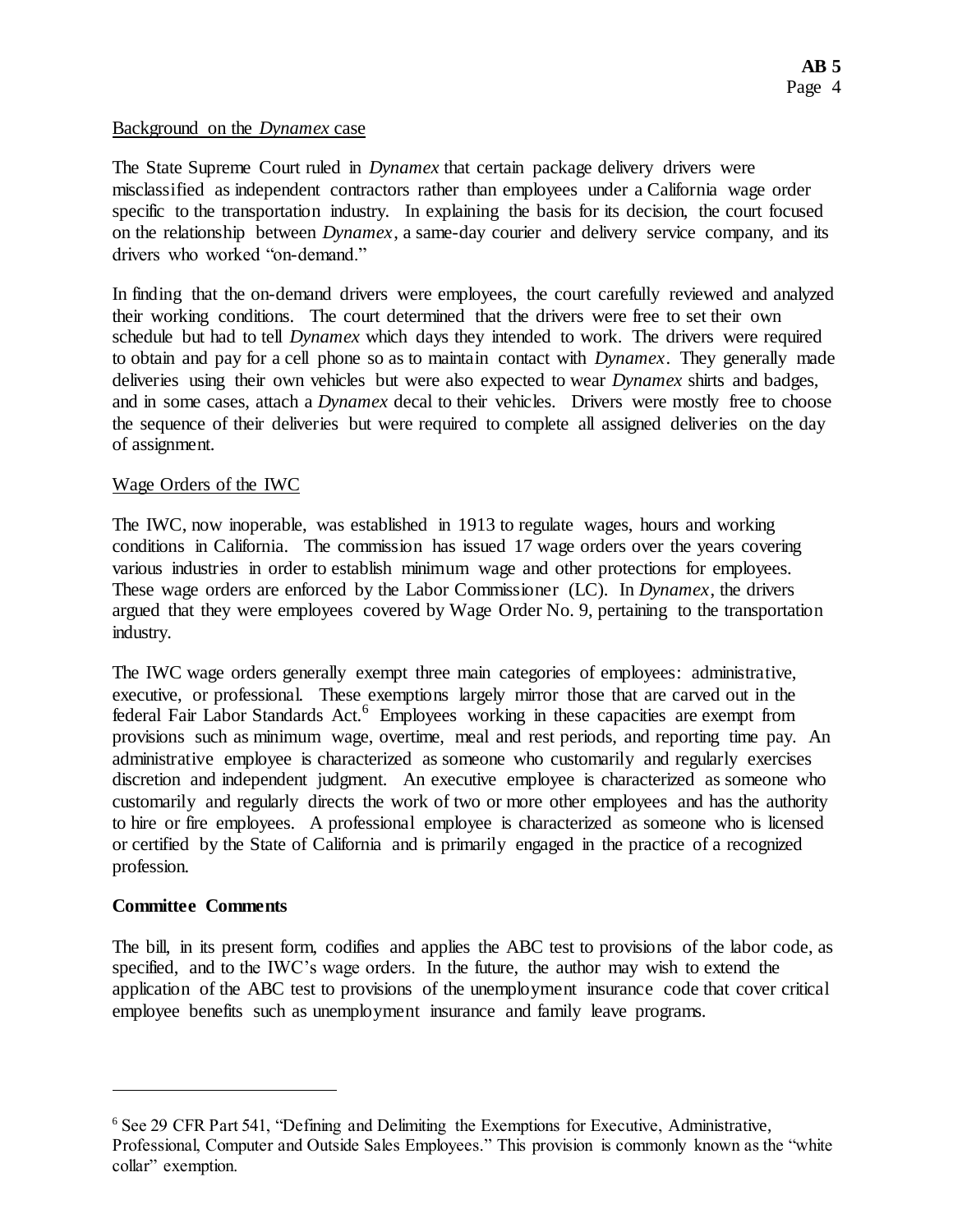This would also create more consistency among California's various statutory definitions of "employee" and provide employees and employers greater certainty about their rights and responsibilities under the law.

#### **Arguments in Support**

According to the author, "The misclassification of workers is a clear detriment to working families, local businesses, and the state. This harmful practice undermines the hard-fought laws passed by the Legislature that have historically positioned California as a national leader in creating the strongest worker protections in the country.

AB 5 codifies the ABC test prescribed in the Court's *Dynamex* ruling to help ensure that working Californians can retain all the rights and job protections afforded to employees under the California Labor Code. The bill will apply to provisions of the Labor Code that do not otherwise define "employee" and the wage orders of the Industrial Welfare Commission. AB 5 also clarifies…that the employment relationships for physicians, insurance agents and brokers, securities broker-dealers and investment advisors, and direct salespersons will be governed by the test adopted by the California Supreme Court in the case of *S. G. Borello & Sons, Inc. v. Dept. of Industrial Relations* (1989). By codifying this landmark ruling, the bill creates a clear and consistent definition for employment and stands to raise the working standards for millions of workers in the state of California."

Prior to *Dynamex*, workers were often in a catch-22, finding themselves treated by their hiring entity as both an employee and an independent contractor in different aspects of their job. The California Labor Federation, a sponsor of the bill, states that the ABC test "prevents the common practice in many industries of a company forcing an individual to act as an independent business while the company maintains the right to set rates, direct work, and impose discipline. It distinguishes carefully between a trucking company that has no employee drivers (misclassification) and a trucking company that contracts with a mechanic (legitimate contractor).

Bringing misclassified workers into employee status will mean more workers have a safety net when they are sick, laid off, or hurt at work. It will also significantly benefit the State. In the *Dynamex* case, the DLSE estimated that misclassification costs the state \$7 billion annually. While calling a worker a contractor is cheaper for the company, someone has to bear those costs and, in most cases, it is the taxpayer that is forced to subsidize this business model."

The ABC test also recognizes the reality of our evolving workplaces. In support, the UCLA Labor Center states, "Whereas once employers hired workers directly, many industries have turned to alternative models to retain labor and limit liability for wages, occupational safety, and taxes. Chief among these are franchising, contracting out labor to staffing agencies, and classifying workers as independent contractors. Standards, including wages, benefits, and safety, have eroded for the workforce performing the same labor under a different title. Individual workers bear the onus of determining whether they are legitimately employees or independent contractors, a status that too often results in sub-minimum wages and tax liabilities borne by poor people. All the risk shifts from employers to the workforce. Misclassification is wage theft."

A coalition of employer organizations, including the California Chamber of Commerce, is support if amended, and states, "AB 5 (Gonzalez)...exempts certain industries/professions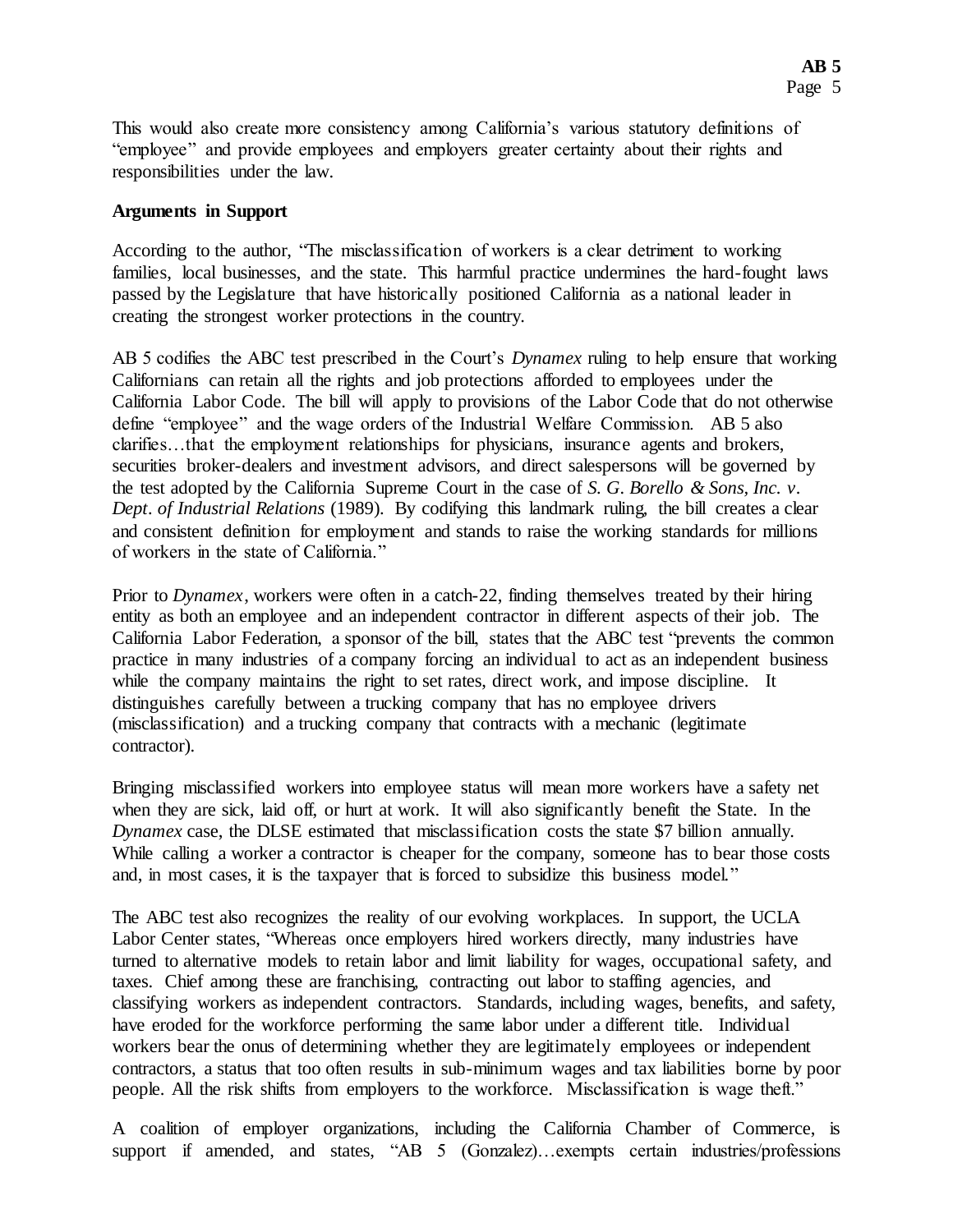(doctors, insurance agents, securities brokers, and direct sellers) from the application of the *Dynamex Operations West v. Superior Court ("Dynamex")* decision. While we appreciate the recognition in AB 5 that the *Dynamex* decision is not one size fits all and agree the professions identified should be exempted under AB 5, the Legislature should not stop with selecting just a few professions and not others similarly situated. Accordingly, we are seeking additional amendments that provide a more progressive and holistic approach to the application of *Dynamex* that reflects today's modern workforce [.]"

## **Arguments in Opposition**

The Southwest California Legislative Council, is opposed and states, "the rise of independent contractors has served to ignite large portions of the California economy, encourage entrepreneurship, and provide income for an estimated 4 million workers. Many of our members are local entrepreneurs who contract their services out to a variety of businesses, enabling them to benefit from multiple income streams. Indeed, independent contractor status has fostered the growth of the so-called 'gig' economy, with companies like Uber and Lyft, which enable thousands of college students, active duty military personnel and others to fill spare-time hours and generate income."

## **Related Legislation**

AB 71 (Melendez) of 2019 would require a determination of whether a person is an employee or an independent contractor to be based on a specific multifactor test, including whether the person to whom service is rendered has the right to control the manner and means of accomplishing the result desired, and other identified factors. The measure is pending in this committee.

AB 233 (Cooley) of 2019 would provide that "employee," for purposes of California wage orders of the Industrial Welfare Commission, the Labor Code, the Unemployment Insurance Code, the Division of Workers' Compensation, or any other purpose related to the characterization of employees and independent contractors under statute or common law, shall not include a person or organization who is licensed by the Department of Insurance pursuant to Chapter 5 (commencing with Section 1621), Chapter 6 (commencing with Section 1760), and Chapter 8 (commencing with Section 1831) of Part 2 of Division 1, and who has entered into a written agreement with an insurer or organizational licensee, as specified. The measure is pending in the Assembly Insurance Committee.

SB 238 (Grove) of 2019 would require for purposes of claims for wages and benefits arising under wage orders, an analysis of whether the worker is economically dependent upon the hiring entity to determine whether that worker is an employee based upon the economic reality of the relationship with the hiring entity. The bill would require this analysis to be based solely upon enumerated factors that are similar to those used as a part of the Economic Realities Test in the federal Fair Labor Standards Act of 1938. The measure is pending in the Senate Rules Committee.

# **REGISTERED SUPPORT / OPPOSITION**:

**Support**

AFSCME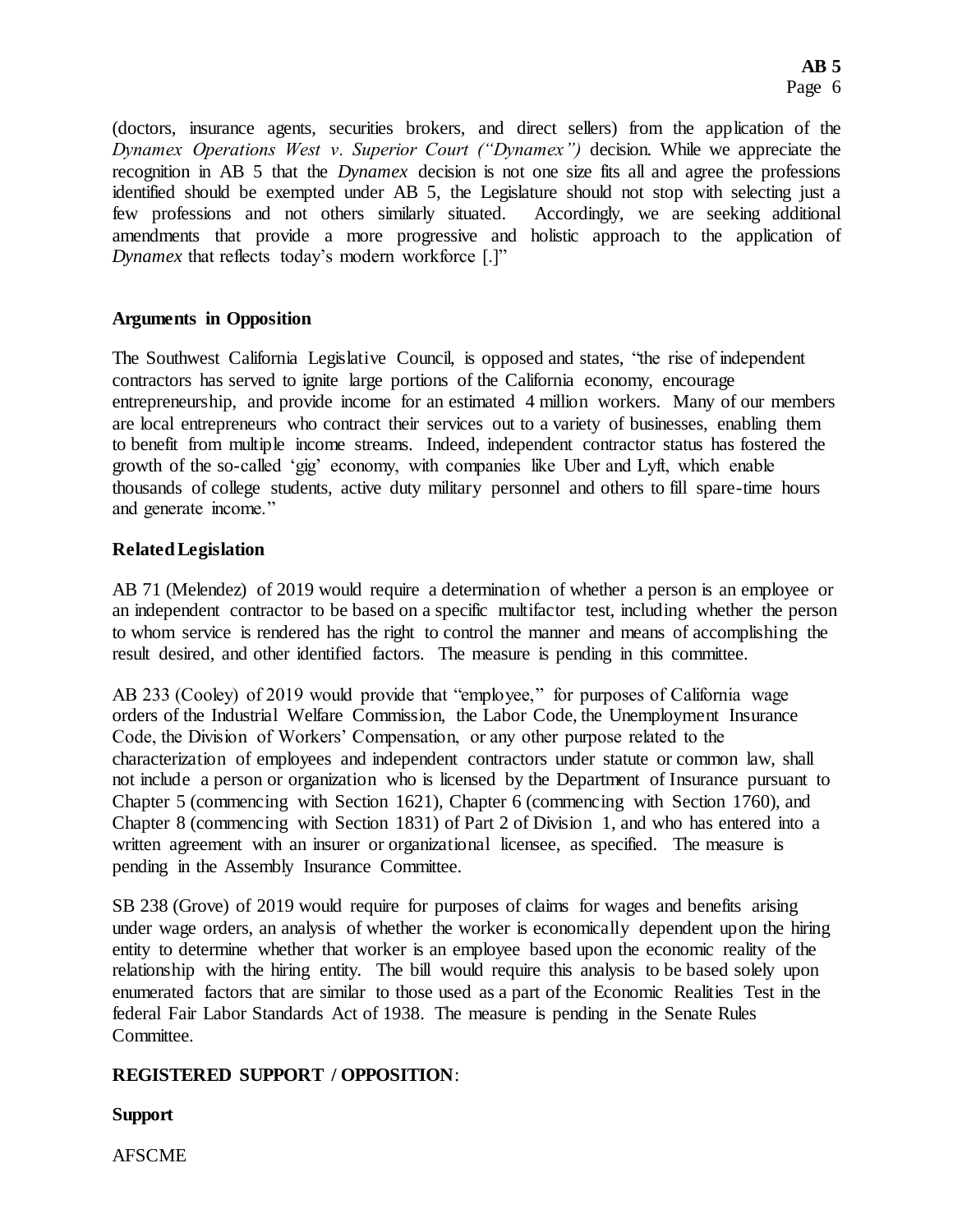Bet Tzedek Legal Services California Conference Board Of The Amalgamated Transit Union California Conference Of Machinists California Employment Lawyers Association California Healthy Nail Salon Collaborative California Immigrant Policy Center California Labor Federation (Sponsor) California Nurses Association California Professional Firefighters California Rural Legal Assistance Foundation, Inc. California Teamsters Public Affairs Council Consumer Attorneys Of California Direct Selling Association Engineers And Scientists Of California Local 20 Inlandboatmen'S Union Of The Pacific International Union Of Operating Engineers, Cal-Nevada Conference Maintenance Cooperation Trust Fund National Employment Law Project Numerous Individuals Professional & Technical Engineers, Local 21 SAG-AFTRA SEIU California (Cosponsor) State Building And Construction Trades Council Of Ca UCLA Labor Center Unite Here International Union United Domestic Workers Of America-AFSCME Local 3930 United Food And Commercial Workers, Western States Council Utility Workers Union Of America, Local 132 Worksafe

#### **Support if Amended**

American Trucking Associations, Inc. Association Of Language Companies Atkinson Andelson Loya Ruud & Romo Calasian Chamber Of Commerce California Ambulance Association California Association Of Licensed Investigators California Building Industry Association California Chamber Of Commerce California Coalition Of Travel Organizations California Construction & Industrial Materials Association California Defense Counsel California Employment Law Council California Forestry Association California League Of Food Producers California News Publishers Association California Retailers Association Citizens Against Lawsuit Abuse